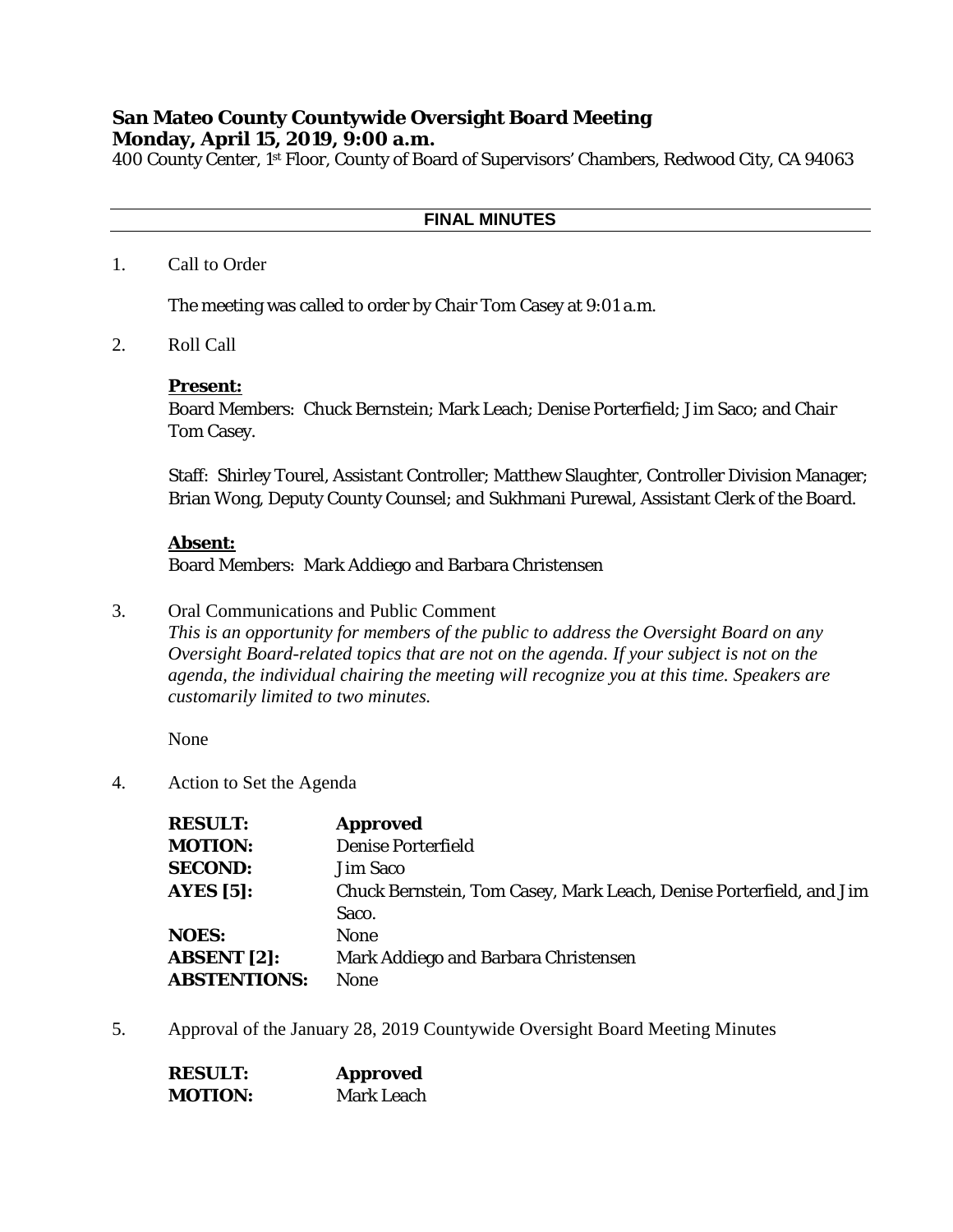**SECOND:** Jim Saco **AYES [4]:** Chuck Bernstein, Tom Casey, Mark Leach, and Jim Saco. **NOES:** None **ABSENT [2]:** Mark Addiego and Barbara Christensen **ABSTENTIONS [1]:** Denise Porterfield

6. Redevelopment Agency Dissolution Status Update – Brisbane

#### **Speakers:**

Stuart Schillinger, Administrative Services Director/Deputy City Manager, City of Brisbane

8. Approval of Final Sale Price for 938 Linden Avenue Property

#### **Speakers:**

Alex Greenwood, Director of Economic & Community Development, City of South San Francisco

| <b>RESULT:</b>      | <b>Approved (Resolution No. 2019-08)</b>                            |
|---------------------|---------------------------------------------------------------------|
| <b>MOTION:</b>      | <b>Denise Porterfield</b>                                           |
| <b>SECOND:</b>      | <b>Jim Saco</b>                                                     |
| <b>AYES</b> [5]:    | Chuck Bernstein, Tom Casey, Mark Leach, Denise Porterfield, and Jim |
|                     | Saco.                                                               |
| <b>NOES:</b>        | <b>None</b>                                                         |
| <b>ABSENT</b> [2]:  | Mark Addiego and Barbara Christensen                                |
| <b>ABSTENTIONS:</b> | <b>None</b>                                                         |

7. Redevelopment Agency Dissolution Status Update – Millbrae

#### **Speakers:**

DeAnna Hilbrants, Deputy City Manager, City of Millbrae

9. FY 2019-20 Oversight Board Meeting Calendar (Discussion Only)

### **Speakers:**

Ms. Shirley Tourel, Assistant Controller Ms. Mercedes Yapching, Senior Accountant

On the proposed meeting calendar, Chair Tom Casey asked that staff remove July 8th, 2019 and December 16th, 2019 from the list before it comes back to the Board for approval.

10. Election of Chair and Vice-Chair for FY 2019-20 (Discussion Only)

Member Jim Saco mentioned that he would like to be considered for Chair if there are no other candidates when this comes back as an action item on a future agenda.